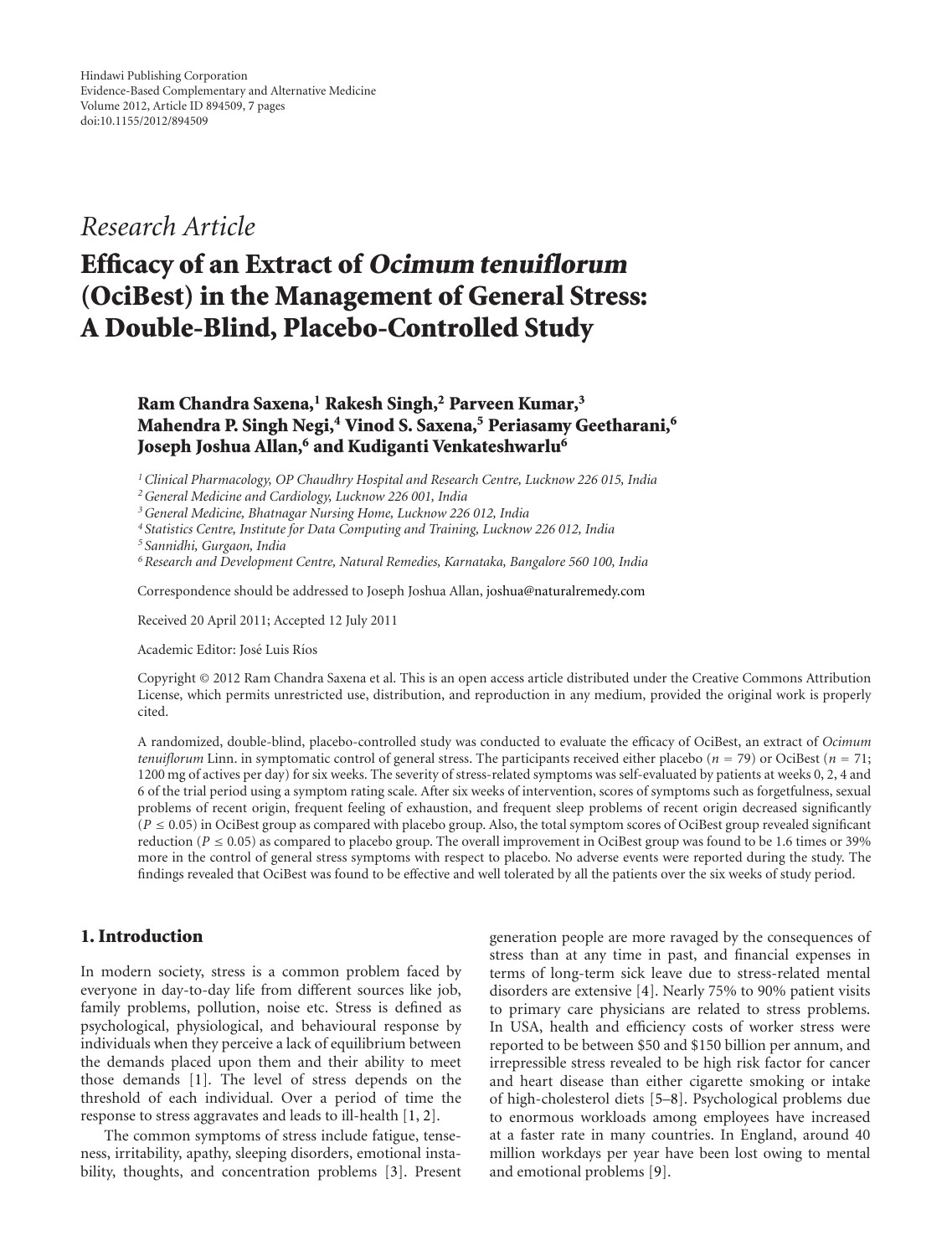Management of any unusual stress has acquired significant implications in daily life. Whereas complete avoidance of stress is unlikely, any intervention that facilitates elevation of threshold level can be beneficial. In order to curtail the economic losses towards the stress-related disorders and to improve the quality of life, traditional therapies seem to be promising alternatives. Indian system of traditional medicine describes remedies based on herbal supplementation, minerals, and other therapeutic procedures for enhancing physical and mental performance to evade the stress levels  $[10-13]$ .

*Ocimum tenuiflorum* Linn. (synonym: *Ocimum sanctum*), generally known as Tulsi or Holy Basil, belongs to family lamiaceae. In Ayurveda, *O. tenuiflorum* has been used for adaptogenic/antistress activity [14]. It has been widely reported to possess antipyretic [15], antiasthmatic [16], antioxidant [17, 18], analgesic [19], and anti-inflammatory properties [20]. *O. sanctum* prevented reduction in the levels of brain catecholamine and monoamine oxidase and increase in dopamine and 5-hydroxytryptamine in rats exposed to swimming and gravitational stress [21].

Despite the availability of extensive preclinical evidences on antistress activity of *O. tenuiflorum*, authenticated clinical data are found to be lacking. A study by Bhattacharyya et al. that revealed the promising effects of *O. sanctum* (500 mg/capsule, twice daily after meal) for a period of two months in the management of patients suffering from generalized anxiety disorder (GAD) remains the only pertinent clinical evidence published on the medicinal herb till date [22].

#### **2. Participants and Methods**

*2.1. Participants.* The present study was carried out at two different centers in Lucknow, India between April 2008 and September 2009. Patients were recruited according to the inclusion criteria if they (i) were aged between 18– 65 years, (ii) had given written consent, (iii) agreed to come for followup at week 2, 4, and 6 irrespective of any relief or appearance of side effects, and (iv) were suffering from at least any three of the symptoms of stress shown (Table 1). Patients were excluded if they (i) were unable to give voluntary consent, (ii) had history of significant cardiac, hepatic, renal, brain, or blood-allergic diseases, (iii) had physical disabilities, (iv) were taking allopathic or herbal medicines or participating in any other clinical trial, or (v) were pregnant/breast feeding.

One sixty-seven patients were screened for selection criteria, of which 158 were selected for the study after obtaining the written consent from each individual by the investigators. The study was approved by Institutional Ethics Committee.

*2.2. Study Intervention.* OciBest, an extract of whole plant of *O. tenuiflorum* Linn. was developed by M/s Natural Remedies Pvt. Ltd., Bangalore, India. The extract was ensured to comply with phytochemical specifications, namely, Ociglycoside-I (Hydroxychavicol glucoside/4-allyl-1-O-*β*-Dglucopyronosyl-2-hydroxybenzene; *>*0.1% w/w), rosmarinic

TABLE 1: Symptoms of stress.

| (i) Headache                         |
|--------------------------------------|
| (ii) Palpitation at rest             |
| (iii) Abnormal perception of hearing |
| (iv) Blurring of vision              |
| (v) Forgetfulness                    |

- (vi) Sexual problems of recent origin
- (vii) Frequent GI symptoms, lack of appetite, or dislike of even favourite food
- (viii) Abnormal movements of upper limb, tics, tremors, scratching
- (ix) Abnormal sensory perceptions particularly of lower limbs and face
- (x) Quarrelsome behaviour with later realizing of mistake
- (xi) Frequent feeling of exhaustion or overworked
- (xii) Frequent sleep problems of recent origin
- (xiii) Avoidance of even familiar people
- (xiv) Missing appointments for other things less important

acid (*>*0.2% w/w), and triterpene acids (*>*2.5% w/w). The composition adhered to the international quality requirements which included analysis of solvent residues, heavy metals, pesticide residues, and microbial contamination. The placebo capsules contained microcrystalline cellulose. Each OciBest capsule contained 400 mg of actives. The placebo and OciBest were filled in "0" size blue-coloured, hardgelatin capsules that could not be distinguished from each other. Each container was packed with 42 capsules and labeled with code number.

*2.3. Randomization and Blinding.* The patients enrolled for clinical trial were allotted to placebo and OciBest groups. To identify the patient code, a list of unique integer random numbers were obtained after generating the random allocation number using a computer-aided random series programme. According to the random allocation sequence, the distinct random numbers were mentioned in the respective containers (placebo or OciBest). The packed containers were dispatched from Natural Remedies Pvt. Ltd., Bangalore, India to the study centers. The entire process was accomplished in concealed manner. As per enrollment and random allocation sequence the pharmacist dispensed the study intervention and was responsible for the same. The study investigators, pharmacist, and the participants were all blinded during the trial period.

*2.4. Study Protocol.* The study was performed in a randomized, double-blind, placebo-controlled manner. One fiftyeight patients were selected for the study and randomly assigned to placebo and OciBest group. Each patient was handed over one container and advised to take one capsule after breakfast and two capsules after dinner (total 1200 mg of actives per day) for 2 weeks. After 2 weeks, the patient was asked to report for followup and symptoms reassessment. Any unconsumed capsules were counted and recorded for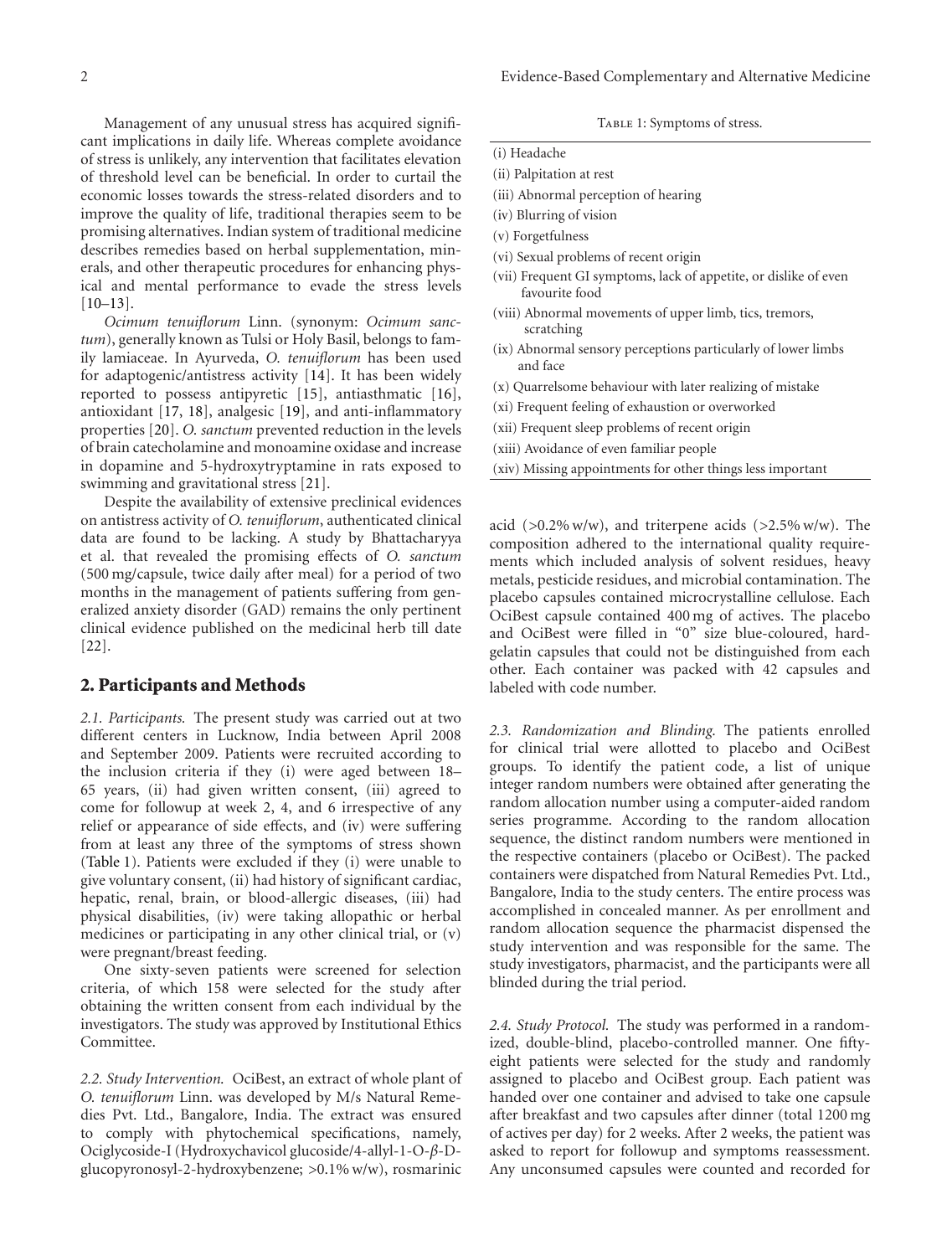compliance. Fresh container of 42 capsules was provided after recording the compliance. Similar process was repeated when the patient reported for followup during week 4.

*2.5. Outcome Measures.* The symptom scores of patients (Table 1) were assessed on week 0 and thereafter followup on weeks 2, 4, and 6 of the study period. On each occasion, the patients were asked to grade themselves for all individual symptoms based on the symptom rating scale [23].

*2.6. Sample Size.* The required sample size for difference between two means, that is, for a two sample *t*-test was estimated according to Dell et al. [24]. The sample size was calculated with a power of 90% and value of alpha = 0.05. Thus, minimum 65 subjects were required for each group and total 130 subjects for the whole study. Due to selflimiting condition in stress and as drop outs are common in clinical trial [25], additional subjects were added in each group.

*2.7. Statistical Analysis.* One hundred and fifty participants were considered for statistical analysis. The baseline demographic characteristics of two groups were compared by independent Student's *t*-test. The score of each symptom was analyzed using RMANOVA. The statistical significance was set at  $P \leq 0.05$ . The statistical applications were performed using SPSS (version 13) and STATISTICA (version 7.0) softwares. The effect of two groups on each symptom and total symptoms scores were calculated as the reduction in symptom severity scores from baseline (week 0) to final assessment (week 6). The effect size of individual and total symptoms was calculated as the difference between the effects of placebo and OciBest. The overall effect size (%) between two groups was calculated as

Overall effect size (
$$
\%
$$
) =  $\left[ \frac{\text{Ocibest} - \text{Placebo}}{\text{Ocibest}} \right] \times 100.$  (1)

#### **3. Results**

*3.1. Demographic Data.* Out of 167 subjects assessed for eligibility, a total of 158 patients (placebo = 82; 45 males and 37 females and OciBest = 76; 44 males and 32 females) who fulfilled the selection criteria and willing to give informed consent were enrolled in the study and randomized to either placebo or OciBest groups. On comparison, the demographic characteristics of all patients at baseline did not differ significantly in any of the parameters (Table 2).

*3.2. Symptomatic Assessment of Efficacy.* The symptom scores of patients of placebo and OciBest groups were summarized in Table 3. There was no significant difference between the individual symptom scores of participants of OciBest group as compared to placebo group on week 0. In both the groups, mean scores of all individual symptoms showed a decreasing trend from week 0 to week 6 except for few symptoms in placebo which either remained constant (Avoidance of even

TABLE 2: Summary of demographic information.

| Characteristics     | Placebo           | OciBest          | $t$ -value         |  |
|---------------------|-------------------|------------------|--------------------|--|
| Male/female         | 45/37             | 44/32            |                    |  |
| Age (years)         | $47.56 + 1.11$    | $48.53 + 1.16$   | 0.60 <sup>ns</sup> |  |
| Weight (kg)         | $64.77 + 1.19$    | $64.30 + 1.16$   | 0.28 <sup>ns</sup> |  |
| Height (cm)         | $161.07 + 0.92$   | $163.13 + 1.20$  | 1.37 <sup>ns</sup> |  |
| Heart rate/min      | $79.20 \pm 0.77$  | $81.58 + 1.11$   | $1.79^{ns}$        |  |
| BP diastolic (mmHg) | $134.88 \pm 1.87$ | $133.28 + 1.85$  | 0.61 <sup>ns</sup> |  |
| BP systolic (mmHg)  | $83.99 \pm 0.85$  | $82.58 \pm 0.87$ | 1.16 <sup>ns</sup> |  |
|                     |                   |                  |                    |  |

Values are expressed as mean  $\pm$  SEM; Placebo  $n = 82$ ; OciBest  $n = 76$ Ns—non significant.

familiar people, and missing appointments) or got aggravated (Blurring of vision, abnormal sensory perceptions, and frequent sleep problems) from week 4 to week 6.

Mean scores of all symptoms in OciBest group decreased significantly ( $P \leq 0.05$ ) from week 0 to weeks 2, 4, and 6 except for sexual problems of recent origin at week 2 while placebo group showed either nonsignificant decrease (abnormal perception of hearing, sexual problems of recent origin, abnormal sensory perceptions, avoidance of even familiar people, and missing appointments) or significant decrease from week 0 to weeks 2, 4, and 6 in few symptoms (headache, palpitation at rest, frequent gastrointestinal (GI) symptoms, frequent feeling of exhaustion, and frequent sleep problems) and week 0 to weeks 4 and 6 in other symptoms (Blurring of vision, forgetfulness, and quarrelsome behaviour). Significant decrease was noticed in abnormal movements only from week 0 to week 6 in placebo-treated group.

Among all parameters, mean scores of headache, palpitation at rest, frequent GI symptoms, and frequent sleep problems decreased significantly ( $P \leq 0.05$ ) from week 2 to weeks 4 and 6, and mean scores of forgetfulness, sexual problems of recent origin, quarrelsome behaviour and frequent feeling of exhaustion decreased significantly  $(P \le 0.05)$  from week 2 to week 6 in OciBest group. But in placebo group, most of the symptoms showed nonsignificant decrease except in few symptoms significant decrease (*<sup>P</sup>* <sup>≤</sup> 0*.*05) was noticed from week 2 to weeks 4 and 6 (frequent GI symptoms, frequent feeling of exhaustion and frequent sleep problems) and week 2 to week 6 (headache and quarrelsome behaviour).

On comparison, mean scores of forgetfulness, sexual problems of recent origin, quarrelsome behaviour, frequent feeling of exhaustion and frequent sleep problems decreased significantly ( $P \leq 0.05$ ) from week 4 to week 6 in OciBest group while in placebo group, all symptoms showed nonsignificant decrease from week 4 to week 6 except for quarrelsome behaviour.

Comparing mean between both groups, the effect of both the treatments on all symptoms at week 2 and 4 was found to be the same while at week 6, symptoms of forgetfulness, sexual problems of recent origin, frequent feeling of exhaustion, and frequent sleep problems improved significantly  $(P \le 0.05)$  in OciBest-treated group as compared to placebo group.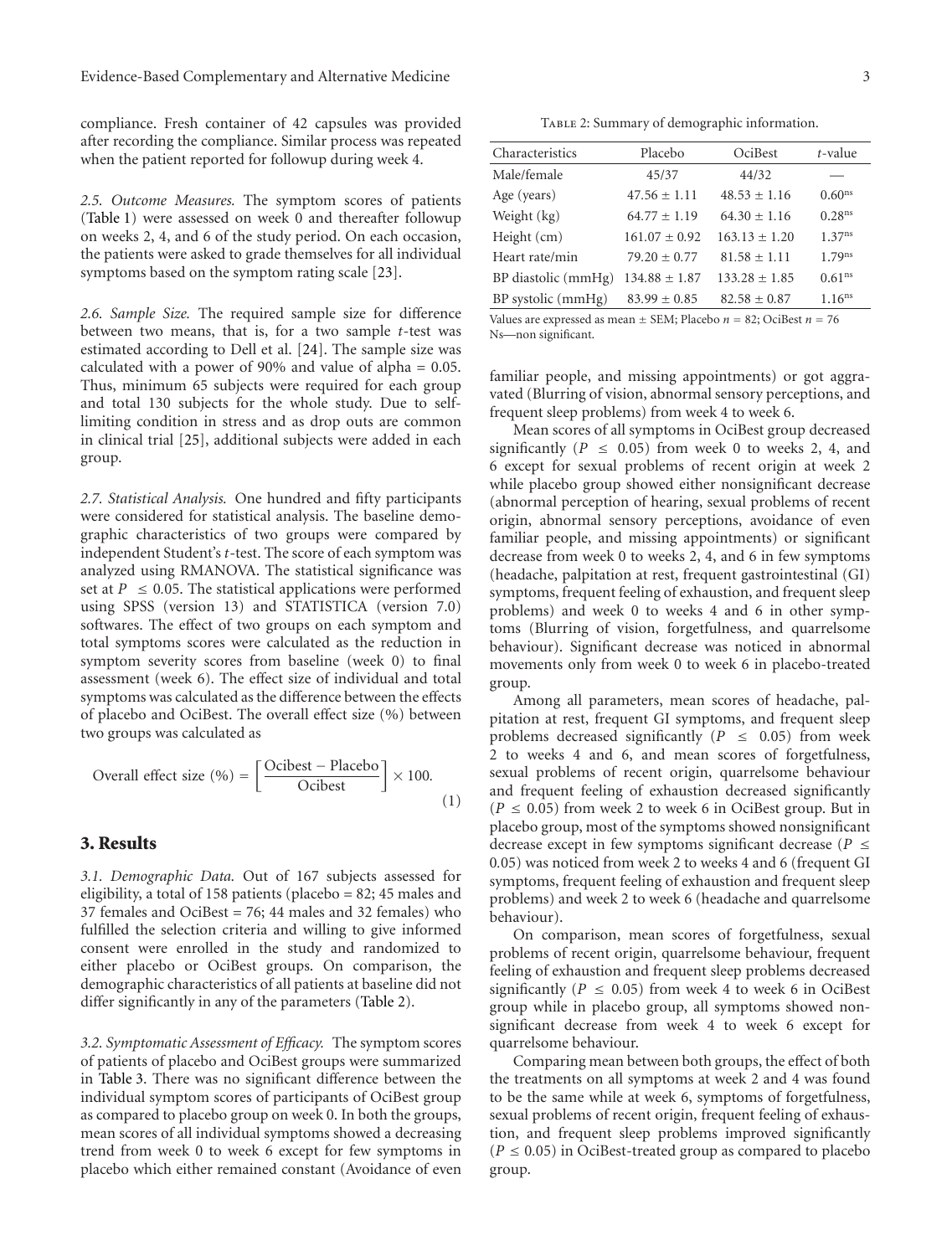

Figure 1: Disposition of patients.

Total scores of all symptoms in both the groups decreased significantly ( $P \leq 0.05$ ) at all consecutive week intervals as compared to weeks 0, 2 and 4. At the end of the study, the between groups analysis of total symptom scores of OciBest revealed significant reduction ( $P \leq 0.05$ ) as compared to placebo. The effect of OciBest over placebo on comparison was considerable for all stress parameters. The overall effect size of OciBest was found to be 39% (1.6 times) higher than placebo (Table 3).

*3.3. Drop Outs.* Out of 158 enrolled patients at baseline, three patients in placebo and five patients in OciBest treated group did not turn up for followup and were excluded from data analysis. Thus symptom scores of 79 patients in placebo and 71 in test group were analyzed statistically (Figure 1).

*3.4. Adverse Effects.* None of the patients from both groups (placebo and OciBest) reported any adverse effects.

#### **4. Discussion**

Current pharmacological investigations focus on alleviating symptoms of stress since physical strains and psychological pressures have become integral and inevitable components of present life situations. Recently, herbal extracts and supplements have gained global recognition for stress-relieving potentials [26–28], in addition to popular medicinal uses and widely accepted safety profile [29–32].

The findings of a recent study proposed that people suffering from uncontrolled stress experienced impairment of short-term memory and other relevant functions in the prefrontal cortex induced by protein kinase C [33]. In the current study, supplementation with OciBest significantly decreased the intensity of forgetfulness to about one-third observed in placebo group. Additionally, the effect size was found to be the maximum (0.70) which elucidated that the participants of OciBest group were highly improved from forgetfulness than from any other symptoms.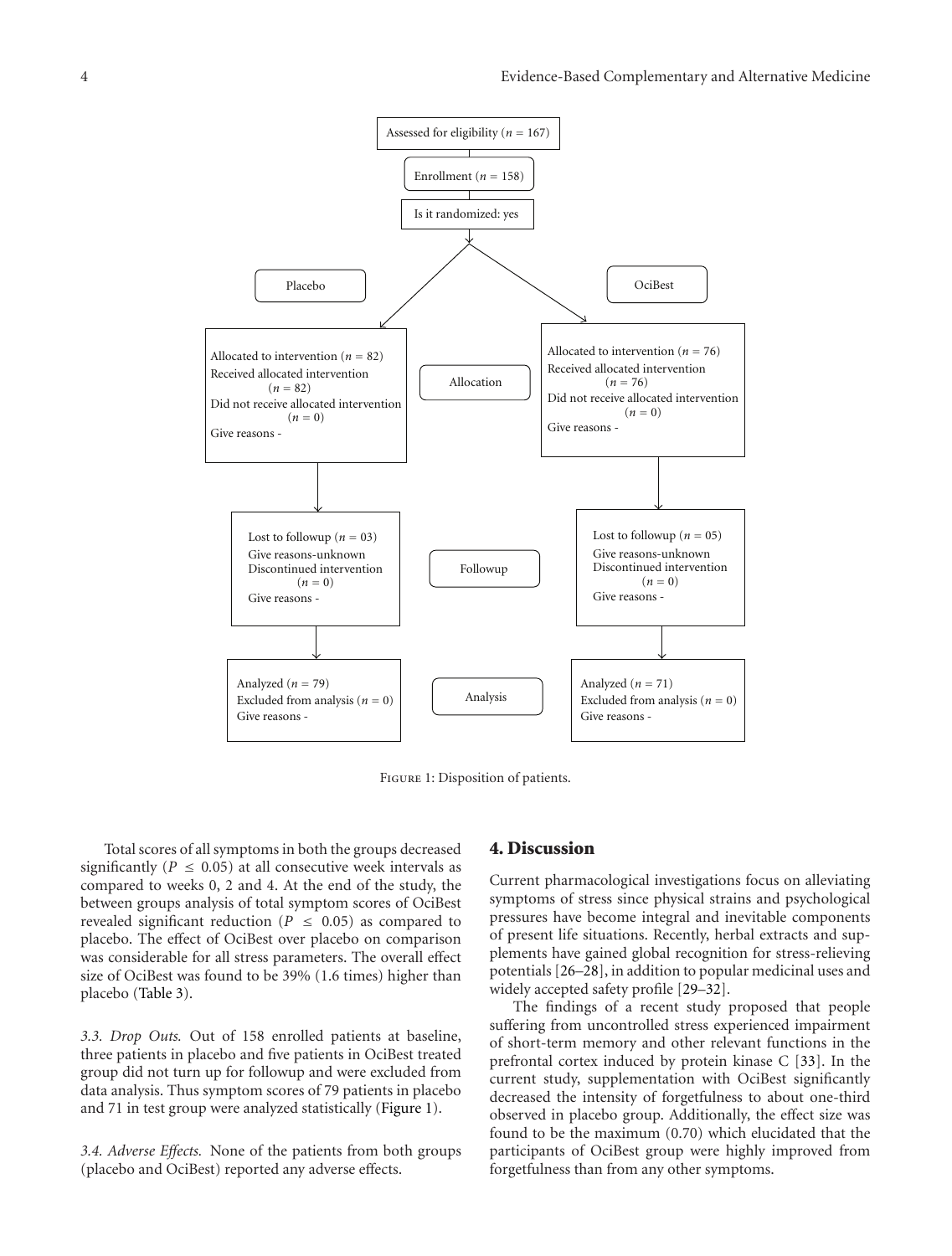| Symptoms                          |         |                  | Assessment period          |                               |                                           |                     |                          |
|-----------------------------------|---------|------------------|----------------------------|-------------------------------|-------------------------------------------|---------------------|--------------------------|
|                                   | Groups  | Week 0           | Week 2                     | Week 4                        | Week 6                                    | Effect <sup>X</sup> | Effect size <sup>Y</sup> |
| Headache                          | Placebo | $1.34 \pm 0.17$  | $0.96 \pm 0.14^a$          | $0.78 \pm 0.13^a$             | $0.58 \pm 0.12^{ab}$                      | $0.76 \pm 0.16$     |                          |
|                                   | OciBest | $1.24 \pm 0.18$  | $0.77 \pm 0.14^{\text{a}}$ | $0.51 \pm 0.11$ <sup>ab</sup> | $0.31 \pm 0.09^{ab}$                      | $0.93 \pm 0.15$     | 0.17                     |
| Palpitation at rest               | Placebo | $1.29 \pm 0.16$  | $0.76 \pm 0.12^a$          | $0.66 \pm 0.11^a$             | $0.51 \pm 0.11^a$                         | $0.78 \pm 0.15$     |                          |
|                                   | OciBest | $1.56 \pm 0.19$  | $0.93 \pm 0.14^a$          | $0.59 \pm 0.12^{ab}$          | $0.46 \pm 0.11^{ab}$                      | $1.10 \pm 0.17$     | 0.31                     |
| Abnormal perception of hearing    | Placebo | $0.25 \pm 0.09$  | $0.20 \pm 0.08$            | $0.18 \pm 0.06$               | $0.14 \pm 0.06$                           | $0.11 \pm 0.05$     |                          |
|                                   | OciBest | $0.45 \pm 0.13$  | $0.30 \pm 0.09^{\rm a}$    | $0.27 \pm 0.09^{\rm a}$       | $0.21 \pm 0.08^{\text{a}}$                | $0.24 \pm 0.08$     | 0.13                     |
| Blurring of vision                | Placebo | $0.51 \pm 0.13$  | $0.37\pm0.10$              | $0.28 \pm 0.08^{\text{a}}$    | $0.29 \pm 0.09^{\rm a}$                   | $0.22 \pm 0.07$     |                          |
|                                   | OciBest | $0.75 \pm 0.14$  | $0.45 \pm 0.10^a$          | $0.31 \pm 0.09^a$             | $0.28 \pm 0.09^{\rm a}$                   | $0.46 \pm 0.11$     | 0.25                     |
| Forgetfulness                     | Placebo | $1.25 \pm 0.17$  | $1.10 \pm 0.16$            | $0.99\pm0.15^{\rm a}$         | $0.95\pm0.15^{\rm a}$                     | $0.30 \pm 0.08$     |                          |
|                                   | OciBest | $1.32 \pm 0.19$  | $1.03 \pm 0.16^a$          | $0.87 \pm 0.14^a$             | $0.32 \pm 0.08^{\text{abc}}$              | $1.00 \pm 0.15$     | 0.70                     |
| Sexual problems of recent origin  | Placebo | $0.71 \pm 0.16$  | $0.65 \pm 0.14$            | $0.61 \pm 0.14$               | $0.56 \pm 0.13$                           | $0.15 \pm 0.05$     |                          |
|                                   | OciBest | $0.85 \pm 0.17$  | $0.75 \pm 0.16$            | $0.54 \pm 0.12^{\rm a}$       | $0.07 \pm 0.03^{\text{abc}}$ <sup>*</sup> | $0.77 \pm 0.16$     | 0.62                     |
| Frequent GI symptoms              | Placebo | $1.61 \pm 0.18$  | $1.11 \pm 0.14^a$          | $0.77 \pm 0.13^{ab}$          | $0.59 \pm 0.11^{ab}$                      | $1.01 \pm 0.15$     |                          |
|                                   | OciBest | $1.63 \pm 0.20$  | $1.07 \pm 0.15^{\text{a}}$ | $0.63 \pm 0.12^{ab}$          | $0.44 \pm 0.10^{ab}$                      | $1.20 \pm 0.17$     | 0.18                     |
| Abnormal movements                | Placebo | $0.39 \pm 0.11$  | $0.35 \pm 0.11$            | $0.28 \pm 0.09$               | $0.20 \pm 0.08^a$                         | $0.19 \pm 0.08$     |                          |
|                                   | OciBest | $0.44 \pm 0.12$  | $0.27 \pm 0.10^a$          | $0.23 \pm 0.09^a$             | $0.20 \pm 0.08^a$                         | $0.24 \pm 0.08$     | 0.05                     |
| Abnormal sensory perceptions      | Placebo | $0.25 \pm 0.09$  | $0.16 \pm 0.06$            | $0.14 \pm 0.06$               | $0.15 \pm 0.07$                           | $0.10 \pm 0.05$     |                          |
|                                   | OciBest | $0.48 \pm 0.13$  | $0.32 \pm 0.11^a$          | $0.27 \pm 0.10^{\rm a}$       | $0.25\pm0.10^{\rm a}$                     | $0.23 \pm 0.09$     | 0.12                     |
| Quarrelsome behavior              | Placebo | $1.06 \pm 0.17$  | $0.96 \pm 0.16$            | $0.82 \pm 0.15^{\rm a}$       | $0.65 \pm 0.12^{\text{abc}}$              | $0.42 \pm 0.09$     |                          |
|                                   | OciBest | $0.90 \pm 0.19$  | $0.70 \pm 0.15^{\text{a}}$ | $0.59 \pm 0.13^{\rm a}$       | $0.34\pm0.09^\text{abc}$                  | $0.56 \pm 0.13$     | 0.15                     |
| Frequent feeling of exhaustion    | Placebo | $2.00 \pm 0.17$  | $1.53 \pm 0.14^a$          | $1.19 \pm 0.13^{ab}$          | $1.04 \pm 0.14^{ab}$                      | $0.96 \pm 0.14$     |                          |
|                                   | OciBest | $1.72 \pm 0.19$  | $1.13 \pm 0.15^a$          | $0.86 \pm 0.13^a$             | $0.37 \pm 0.08^{\rm abc*}$                | $1.35 \pm 0.17$     | 0.39                     |
| Frequent sleep problems           | Placebo | $1.49 \pm 0.17$  | $1.14 \pm 0.14^a$          | $0.82 \pm 0.13^{ab}$          | $0.84 \pm 0.14^{ab}$                      | $0.66 \pm 0.12$     |                          |
|                                   | OciBest | $1.30 \pm 0.19$  | $0.89 \pm 0.15^{\rm a}$    | $0.58 \pm 0.13^{ab}$          | $0.27 \pm 0.08^{\text{abc}}$              | $1.03 \pm 0.17$     | 0.37                     |
| Avoidance of even familiar people | Placebo | $0.28\pm0.10$    | $0.23\pm0.08$              | $0.20 \pm 0.08$               | $0.20 \pm 0.08$                           | $0.08\pm0.06$       |                          |
|                                   | OciBest | $0.38 \pm 0.12$  | $0.21 \pm 0.09^a$          | $0.17 \pm 0.07^{\text{a}}$    | $0.10 \pm 0.05^{\text{a}}$                | $0.28 \pm 0.11$     | 0.21                     |
| Missing appointments              | Placebo | $0.14 \pm 0.07$  | $0.13 \pm 0.06$            | $0.05 \pm 0.03$               | $0.05 \pm 0.03$                           | $0.09 \pm 0.05$     |                          |
|                                   | OciBest | $0.25 \pm 0.09$  | $0.14 \pm 0.07^{\rm a}$    | $0.11 \pm 0.06^a$             | $0.07\pm0.04^{\rm a}$                     | $0.18 \pm 0.07$     | 0.09                     |
| Total                             | Placebo | $12.58 \pm 0.48$ | $9.66 \pm 0.44^a$          | $7.77 \pm 0.46^{ab}$          | $6.75 \pm 0.45^{\rm abc}$                 | $5.84 \pm 0.54$     |                          |
|                                   | OciBest | $13.27 \pm 0.46$ | $8.96 \pm 0.43^{\text{a}}$ | $6.52 \pm 0.45^{ab}$          | $3.69 \pm 0.37^{\text{abc}}$              | $9.58\pm0.52$       | 3.74                     |

Table 3: Effect of OciBest on symptom scores of stress.

Values are expressed as mean ± SEM; Placebo *n* = 79; OciBest *n* = 71. <sup>a</sup>P ≤ 0.05 versus week 0; <sup>b</sup>P ≤ 0.05 versus week 2; <sup>c</sup>P ≤ 0.05 versus week 4. \* *P* ≤ 0.05— placebo versus OciBest.

<sup>X</sup> Difference in mean scores between week 0 and week 6; <sup>Y</sup>D ifference in mean scores between placebo and OciBest.

Sexual problems and stress are related in several ways. Psychological causes that arise due to work-related stress result in sexual problems. Excessive stress can lead to reduced libido/sex drive in both sexes [34, 35]. Our findings showed that *O. tenuiflorum* extract remarkably reduced the symptom scores of sexual problems by 87.5% in comparison to patients of placebo group.

In contrast to acute stress that accelerates neurotransmitters and hormones from the nervous and endocrine systems which in turn will enhance immune system functions, chronic stress aggravates exhaustion, distress, and disease [36, 37]. In the present investigation, OciBest administration provided effective relief from frequent feeling of fatigue. Similarly, disturbances in regular sleeping habits are encountered with stressful life style. Also, daytime sleepiness has

been reported with prolonged stress exposures [38]. The results of the present clinical trial exhibited that the herbal intervention considerably reduced the intensity of symptom from  $0.84 \pm 0.14$  to  $0.27 \pm 0.08$ .

The overall effects of extract of *O. tenuiflorum* in patients with stress were found to be significant as compared to placebo which can be attributed to the influence of herbal supplement on four major symptoms like forgetfulness, sexual problems of recent origin, frequent feeling of exhaustion, and frequent sleep problems. The probable mechanisms of adaptogenic effects, from previously established studies, could be ascribed to neuroprotective [39], immunostimulant [40], free radical scavenging [41], nonspecific resistance inducing and plasma cortisol lowering [42] effects of *O. sanctum*.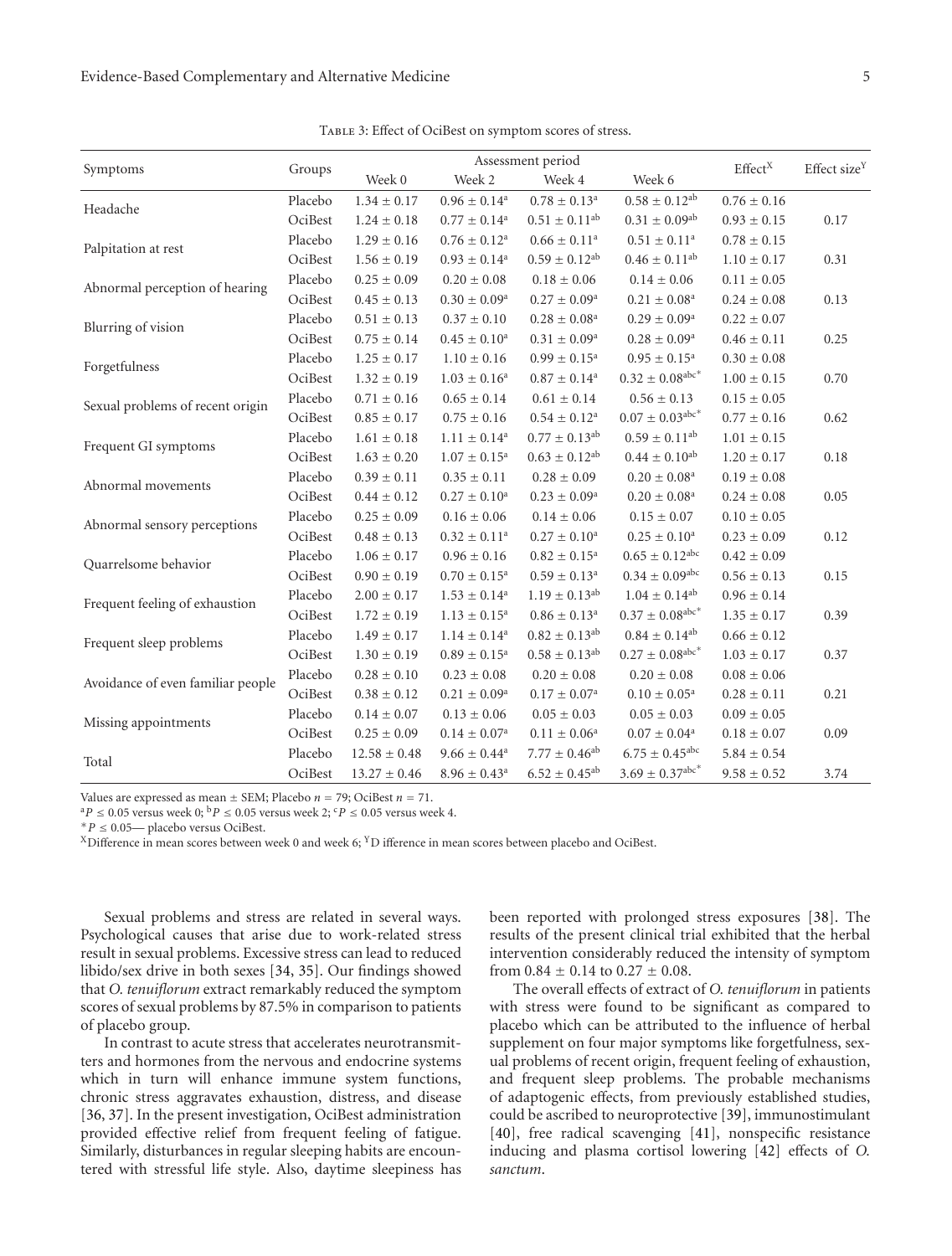The major phytochemical principles of Holy Basil largely contribute to its pharmacological actions. Saravanan and Pugalendi in 2006 reported that the triterpenoid ursolic acid at 20 mg per kg per day for 30 days could be able to ameliorate the oxidative stress in rat heart induced by chronic ethanol intoxication by reversing the peroxidative damages and concurrently enhancing the activities of antioxidant enzymes [43]. Another triterpenoid—Oleanolic acid protected mouse macrophages against oxidative and electrophile stress [39].

From the results of the present study, it is also evident that the severity of other symptoms such as headache, palpitation at rest, abnormal perception of hearing, blurring of vision, frequent GI symptoms, abnormal sensory perceptions, quarrelsome behavior, and avoidance of familiar people lessened to certain extent due to dietary supplementation. Although the scores of symptoms like abnormal movements of upper limb, tics, tremors, scratching, and missing appointments did not improve after six weeks of intervention, these symptoms are infrequently reported in stress patients. The positive trends of the present investigation can be corroborated with the research findings on *O. tenuiflorum* for stress management [44]. The different components of stress response include enhancement of central nervous system processes and the interaction between hypothalamuspituitary-adrenocortical (HPA) axis [45]. Bhattacharyya et al. stated that, in human subjects, *O. sanctum* acts potentially in the regulation of HPA axis in stress-related disorders [22].

On the other hand, analysis of study results also indicated presence of placebo effect to some extent which is commonly anticipated as a regular incidence in several clinical trials [26, 46]. However, the critical observations on self-evaluated scores of study endpoints reinforce the fact that few symptoms in placebo group either remained constant (avoidance of even familiar people and missing appointments) or got aggravated (blurring of vision, abnormal sensory perceptions, and frequent sleep problems) from week 4 to week 6.

Pertinent to safety, OciBest administration was found to be well tolerated in stress patients and no adverse events were recorded during the clinical trial. Earlier research by Bhattacharyya et al. in GAD patients also confirmed the overall safety of *O. sanctum* [22]. As mentioned previously, the wide margin of safety reported in experimental animal species tends to support the medicinal plant for human use [11].

In conclusion, the study findings revealed that OciBest, the whole plant extract of *O. tenuiflorum*, was found to be 1.6 times or 39% more effective in the management of stress symptoms in comparison to placebo group and the herbal supplementation was well tolerated by all the patients over the six weeks of study period.

#### **Acknowledgments**

The authors wish to thank Dr. Amit Agarwal and Dr. V. Vijayabalaji for providing technical support. R. Singh is a consultant at General Medicine and Cardiology, Lucknow.

#### **References**

- [1] S. Palmer, "Occupational Stress," *The Health and Safety Practitioner*, vol. 7, pp. 16–18, 1989.
- [2] I. M. Bakker, B. Terluin, H. W. J. Van Marwijk et al., "Effectiveness of a Minimal Intervention for Stress-related mental disorders with Sick leave (MISS); study protocol of a cluster randomised controlled trial in general practice [ISRCTN43779641]," *BMC Public Health*, vol. 6, article no. 124, 2006.
- [3] C. Burton, "Beyond somatisation: a review of the understanding and treatment of medically unexplained physical symptoms (MUPS)," *British Journal of General Practice*, vol. 53, no. 488, pp. 231–239, 2003.
- [4] OECD Economic Surveys: Netherlands: Reform of the sickness and disability benefit schemes, 2004.
- [5] D. Anderson, "Assessment and nutraceutical management of stress-induced adrenal dysfunction," *Integrative Medicine*, vol. 7, pp. 18–28, 2008.
- [6] Anonymous, America's No.1 health problem: why is there more stress today? The American Institute for Stress, 2011, http://www.stress.org/ americas.htm.
- [7] Anonymous, Just how serious is the problem? Facts and figures about stress in the workplace, Human Nature at Work, 2011, http://www.humannatureatwork.com/serious.htm.
- [8] A. Kimanen, P. Manninen, K. Räsänen, M. Rautio, P. Husman, and K. Husman, "Factors associated with visits to occupational health physicians in Finland," *Occupational Medicine*, vol. 60, no. 1, Article ID kqp128, pp. 29–35, 2009.
- [9] J. J. L. Van der Klink, R. W. B. Blonk, A. H. Schene, and F. J. H. Van Dijk, "The benefits of interventions for work-related stress," *American Journal of Public Health*, vol. 91, no. 2, pp. 270–276, 2001.
- [10] V. Gupta, A. Gupta, S. Saggu et al., "Anti-stress and adaptogenic activity of L-Arginine supplementation," *Evidence-Based Complementary and Alternative Medicine*, vol. 2, pp. 93–97, 2005.
- [11] S. B. Kasture, V. S. Kasture, A. J. Joshua, A. Damodaran, and A. Amit, "Nootropic activity of BacoMind, an enriched phytochemical composition from Bacopa monnieri," *Journal of Natural Remedies*, vol. 7, no. 1, pp. 166–173, 2007.
- [12] U. P. Dave, P. Wasim, J. A. Joshua et al., "A cognitive enhancer in children requiring individual education programme," *Journal of Pharmacology and Toxicology*, vol. 3, pp. 302–310, 2008.
- [13] H. C. Barbhaiya, R. P. Desai, V. S. Saxena et al., "Efficacy and tolerability of BacoMind® on memory improvement in elderly participants—a double blind placebo controlled study," *Pharmacology and Toxicology*, vol. 3, pp. 425–434, 2008.
- [14] K. P. Bhargava and N. Singh, "Anti-stress activity of *Ocimum sanctum* Linn," *Indian Journal of Medical Research*, vol. 73, pp. 443–451, 1981.
- [15] S. Godhwani, J. L. Gowdhwani, and D. S. Vyas, "*Ocimum sanctum*: an experimental study evaluating its anti-inflammatory, analgesic and antipyretic activity in animals," *Journal of Ethnopharmacology*, vol. 21, pp. 153–163, 1987.
- [16] S. Singh and S. S. Agrawal, "Anti-asthmatic and anti-inflammatory activity of *Ocimum sanctum*," *Pharmaceutical Biology*, vol. 29, pp. 306–310, 1991.
- [17] M. A. Kelm, M. G. Nair, G. M. Strasburg, and D. L. DeWitt, "Antioxidant and cyclooxygenase inhibitory phenolic compounds from *Ocimum sanctum* Linn," *Phytomedicine*, vol. 7, no. 1, pp. 7–13, 2000.